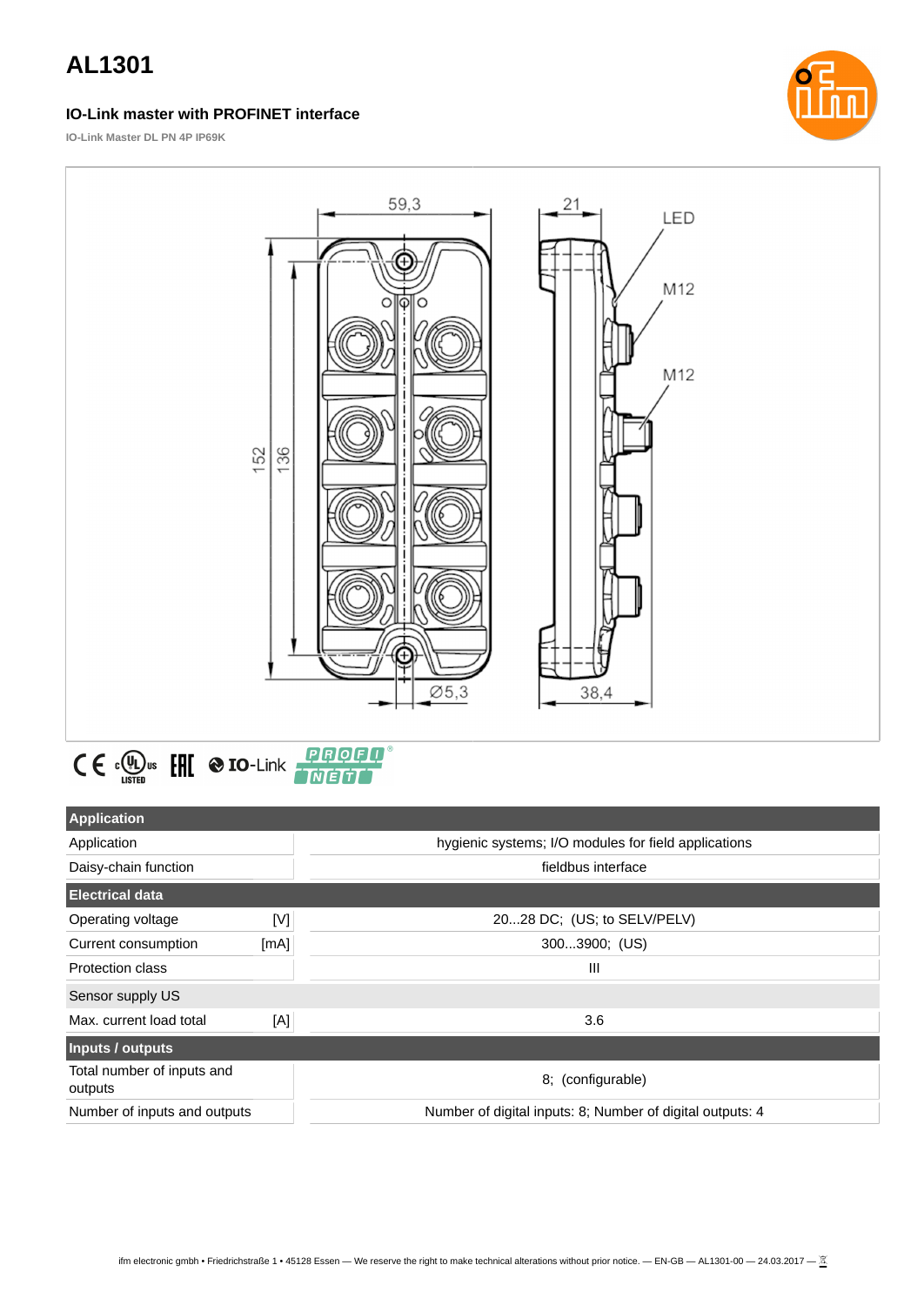### **IO-Link master with PROFINET interface**

**IO-Link Master DL PN 4P IP69K**



| <b>Inputs</b>                 |             |                                                         |  |
|-------------------------------|-------------|---------------------------------------------------------|--|
| Number of digital inputs      |             | 8; (IO-Link Port Class A: 4 x 2)                        |  |
| Switching level high          | $[{\sf V}]$ | 1128                                                    |  |
| Switching level low           | [V]         | 05                                                      |  |
| Digital inputs protected      |             | yes                                                     |  |
| against short circuits        |             |                                                         |  |
| <b>Outputs</b>                |             |                                                         |  |
| Number of digital outputs     |             | 4; (IO-Link Port Class A: 4 x 1)                        |  |
| Max. current load per output  | [mA]        | 300                                                     |  |
| Short-circuit proof           |             | yes                                                     |  |
| <b>Interfaces</b>             |             |                                                         |  |
| Communication interface       |             | Ethernet; IO-Link                                       |  |
| Ethernet - Internet of Things |             |                                                         |  |
| <b>Transmission standard</b>  |             | 10Base-T; 100Base-TX                                    |  |
| Transmission rate             |             | 10; 100                                                 |  |
| Protocol                      |             | <b>MQTT JSON</b>                                        |  |
|                               |             | IP address: 169.254.x.x                                 |  |
|                               |             | subnet mask: 255.255.0.0                                |  |
| <b>Factory settings</b>       |             | gateway IP address: 0.0.0.0                             |  |
|                               |             | MAC address: see type label                             |  |
| Note on interfaces            |             | Secure protocol: HTTPS                                  |  |
| Ethernet - PROFINET           |             |                                                         |  |
| <b>Transmission standard</b>  |             | 10Base-T; 100Base-TX                                    |  |
| Transmission rate             |             | 10; 100                                                 |  |
| Protocol                      |             | <b>PROFINET</b>                                         |  |
|                               |             | IP address: 0.0.0.0                                     |  |
|                               |             | subnet mask: 0.0.0.0                                    |  |
| <b>Factory settings</b>       |             | gateway IP address: 0.0.0.0                             |  |
|                               |             | MAC address: see type label                             |  |
| Note on interfaces            |             | CC-C (Conformance Class C) (IRT-Switch)                 |  |
|                               |             | <b>Netload Class III</b>                                |  |
|                               |             | SNMP (Simple Network Management Protocol)               |  |
|                               |             | MRP (Media Redundancy Protocol)                         |  |
|                               |             | Supported network topologies: line                      |  |
|                               |             | ring                                                    |  |
| <b>IO-Link Master</b>         |             |                                                         |  |
| Transmission type             |             | COM1 (4,8 kBaud); COM2 (38,4 kBaud); COM3 (230,4 kBaud) |  |
| IO-Link revision              |             | $1.1\,$                                                 |  |
| Number of ports class A       |             | 4                                                       |  |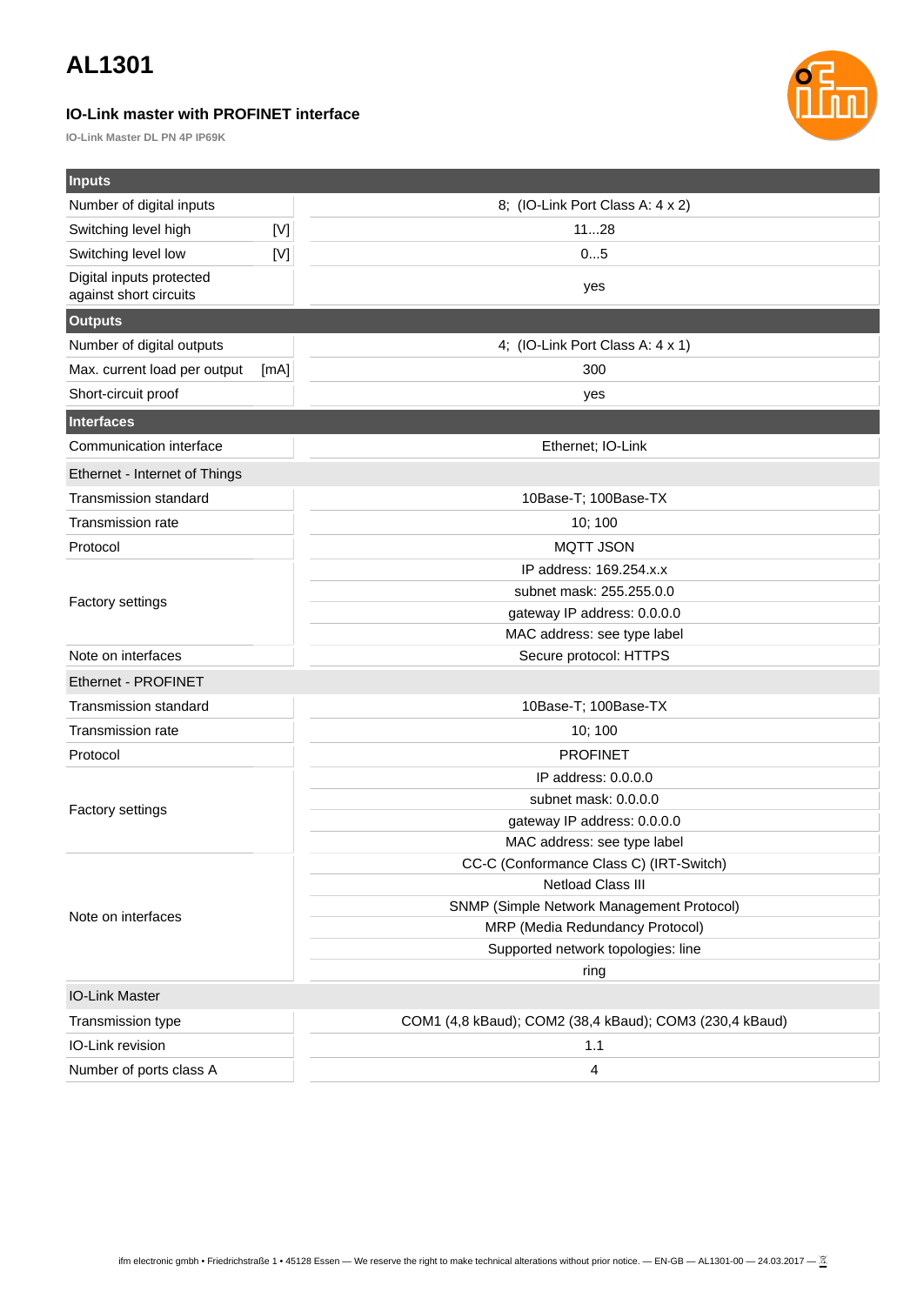### **IO-Link master with PROFINET interface**

**IO-Link Master DL PN 4P IP69K**

| <b>Operating conditions</b>                                        |         |                                                                                       |                         |  |
|--------------------------------------------------------------------|---------|---------------------------------------------------------------------------------------|-------------------------|--|
| Ambient temperature                                                | [°C]    | $-2560$                                                                               |                         |  |
| Storage temperature                                                | [°C]    | $-2585$                                                                               |                         |  |
| Max. relative air humidity                                         | [%]     | 90                                                                                    |                         |  |
| Protection                                                         |         | IP 65; IP 66; IP 67; IP 69K; (operation with stainless steel protective caps: IP 69K) |                         |  |
| Protection rating (NEMA 250)                                       |         | 6P                                                                                    |                         |  |
| Degree of soiling                                                  |         | $\overline{c}$                                                                        |                         |  |
| Chemical media                                                     |         | ISO 16750-5                                                                           | HLP, CC, DB, DC, DD, CA |  |
|                                                                    |         | NEMA 250 5.13.1                                                                       | AA                      |  |
| <b>Tests / approvals</b>                                           |         |                                                                                       |                         |  |
| <b>EMC</b>                                                         |         | EN 61000-6-2                                                                          |                         |  |
|                                                                    |         | EN 61000-6-4                                                                          |                         |  |
| Shock resistance                                                   |         | DIN EN 60068-2-27                                                                     |                         |  |
| Vibration resistance                                               |         | DIN EN 60068-2-64 2009-04                                                             |                         |  |
|                                                                    |         | DIN EN 60068-2-6 2008-10                                                              |                         |  |
| <b>MTTF</b>                                                        | [years] | 95                                                                                    |                         |  |
| <b>Mechanical data</b>                                             |         |                                                                                       |                         |  |
| Weight                                                             | [g]     | 314                                                                                   |                         |  |
| <b>Materials</b>                                                   |         | housing: PA grey; socket: stainless steel (1.4404 / 316L)                             |                         |  |
| <b>EPDM</b><br>Sealing material                                    |         |                                                                                       |                         |  |
| <b>Accessories</b>                                                 |         |                                                                                       |                         |  |
| Items supplied<br>Protective cap: 1 x M12, stainless steel, E12542 |         |                                                                                       |                         |  |
| <b>Remarks</b>                                                     |         |                                                                                       |                         |  |
| Remarks                                                            |         | For further information please see the operating instructions.                        |                         |  |
| Pack quantity                                                      |         | 1 pcs.                                                                                |                         |  |
| <b>Electrical connection - Ethernet</b>                            |         |                                                                                       |                         |  |
|                                                                    |         |                                                                                       |                         |  |

Connector: M12; Sealing: EPDM



| PROFINET X21, X22 |          |
|-------------------|----------|
| 1                 | $TX +$   |
| $\overline{2}$    | $RX +$   |
| 3                 | TX-      |
|                   | RX -     |
| 5                 | not used |
| 4                 |          |